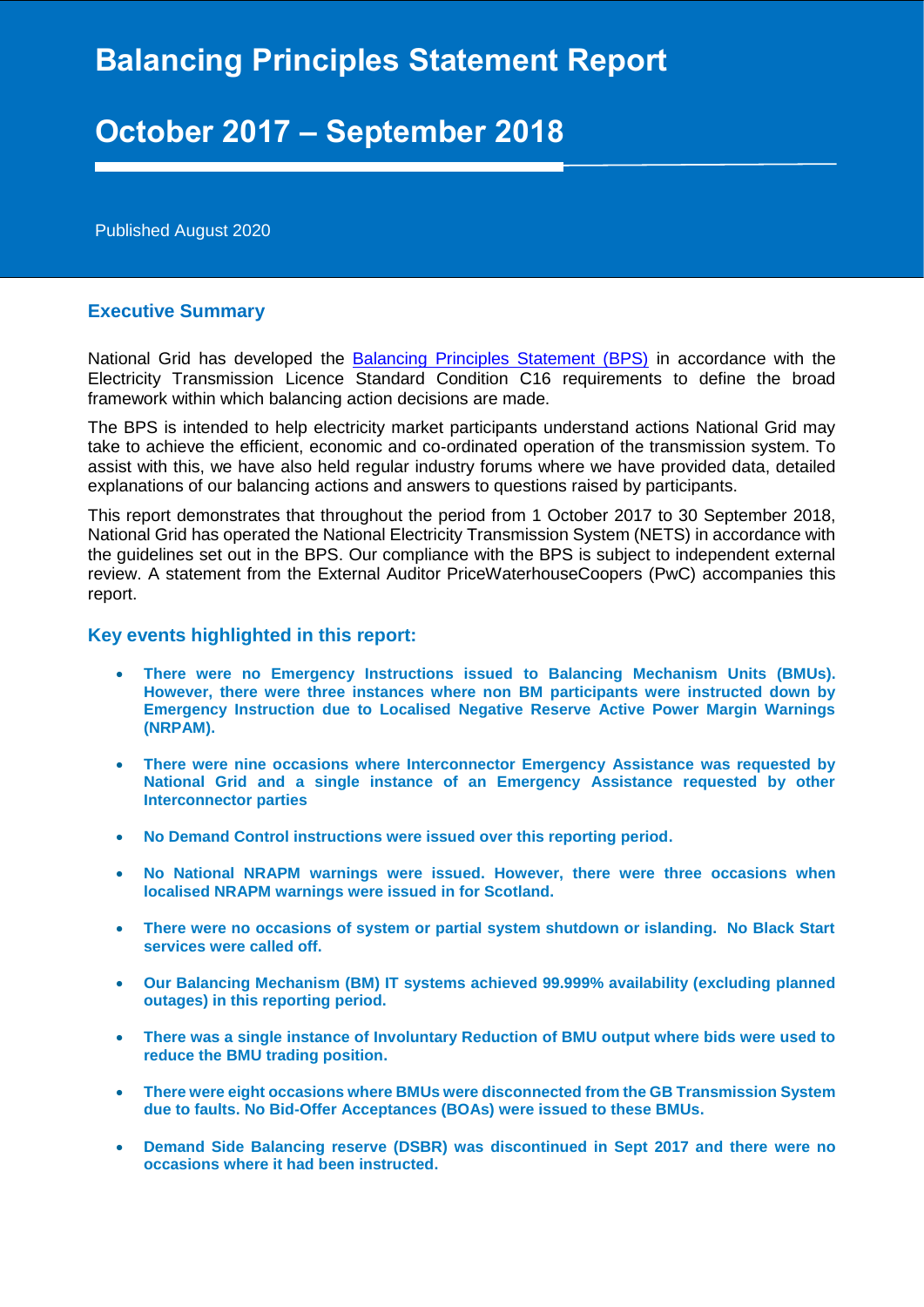# **1. BPS Part A: Introduction**

National Grid has developed a Balancing Principles Statement (BPS) in accordance with Licence requirements to define the broad framework within which balancing action decisions are made.

The BPS report is intended to help electricity market participants understand actions National Grid may take to achieve the efficient, economic and co-ordinated operation of the National Electricity Transmission System.

An overview of the BPS is contained in Appendix 1.

**Our compliance with the BPS is subject to independent external review and reflected in this Annual Report. [Appendix 5](#page-11-0) of this report contains an opinion from the external auditors.**

## **2. BPS Part B: General Principles**

The BPS is written to be consistent with our Transmission Licence obligation to operate the system in an efficient, economic and co-ordinated manner, whilst ensuring the security of the system at all times.

In determining which balancing measures to employ, we take account of various sources of information. These include Balancing Mechanism Unit (BMU) data, our demand forecasts, our Transmission outage plan, actual system conditions, and any other relevant data (Grid Code BC 1.4.2 (f)).

**Throughout the period from 1 October 2017 to 30 September 2018, National Grid has operated the GB Transmission Systems in accordance with the general principles set out in the Balancing Principles Statement.** 

**We are permitted in certain circumstances to operate the system outside the normal principles of Balancing Mechanism operation (as described in the BPS). Specific occurrences are covered in more detail below.** 

| Category                                                                             | Oct 2014 -<br>Sep 2015 | Oct 2015 -<br><b>Sept 2016</b> | Oct 2016 -<br><b>Sept 2017</b> | Oct 2017 -<br><b>Sept 2018</b> |
|--------------------------------------------------------------------------------------|------------------------|--------------------------------|--------------------------------|--------------------------------|
| <b>Emergency Instructions</b>                                                        | 0 <sup>1</sup>         | 0 <sup>3</sup>                 | 0 <sup>5</sup>                 | 0 <sup>7</sup>                 |
| <b>Interconnector Emergency</b><br><b>Assistance</b>                                 | 3                      | 3                              | 1                              | 10                             |
| <b>Demand Control</b>                                                                | $\mathbf 0$            | $\mathbf{0}$                   | 0                              | $\Omega$                       |
| <b>NRAPM Warnings</b>                                                                | 0 <sup>2</sup>         | 0 <sup>4</sup>                 | 0 <sup>6</sup>                 | 0 <sup>8</sup>                 |
| <b>Black Start / Islanding</b>                                                       | $\Omega$               | $\mathbf{0}$                   | $\overline{0}$                 | $\Omega$                       |
| <b>Maximum Generation Service</b>                                                    | $\Omega$               | $\mathbf{0}$                   | 0                              | $\Omega$                       |
| <b>Availability of National Grid</b><br><b>Balancing Mechanism systems</b>           | 99.86%                 | 99.99%                         | 99.99%                         | 99.99%                         |
| <b>Involuntary Reductions</b>                                                        | $\overline{2}$         | $\overline{2}$                 | 0                              | $\mathbf{1}$                   |
| <b>No. of occasions BMUs</b><br>disconnected by Transmission<br><b>System Faults</b> | 21                     | 11                             | $\overline{7}$                 | 8                              |
| <b>Demand Side Balancing Reserve</b><br>(DSBR)                                       | N/A                    | 1                              | 0                              | N/A                            |

Note 1: 12 Emergency instructions issued to BELLA wind farms (non BM participants)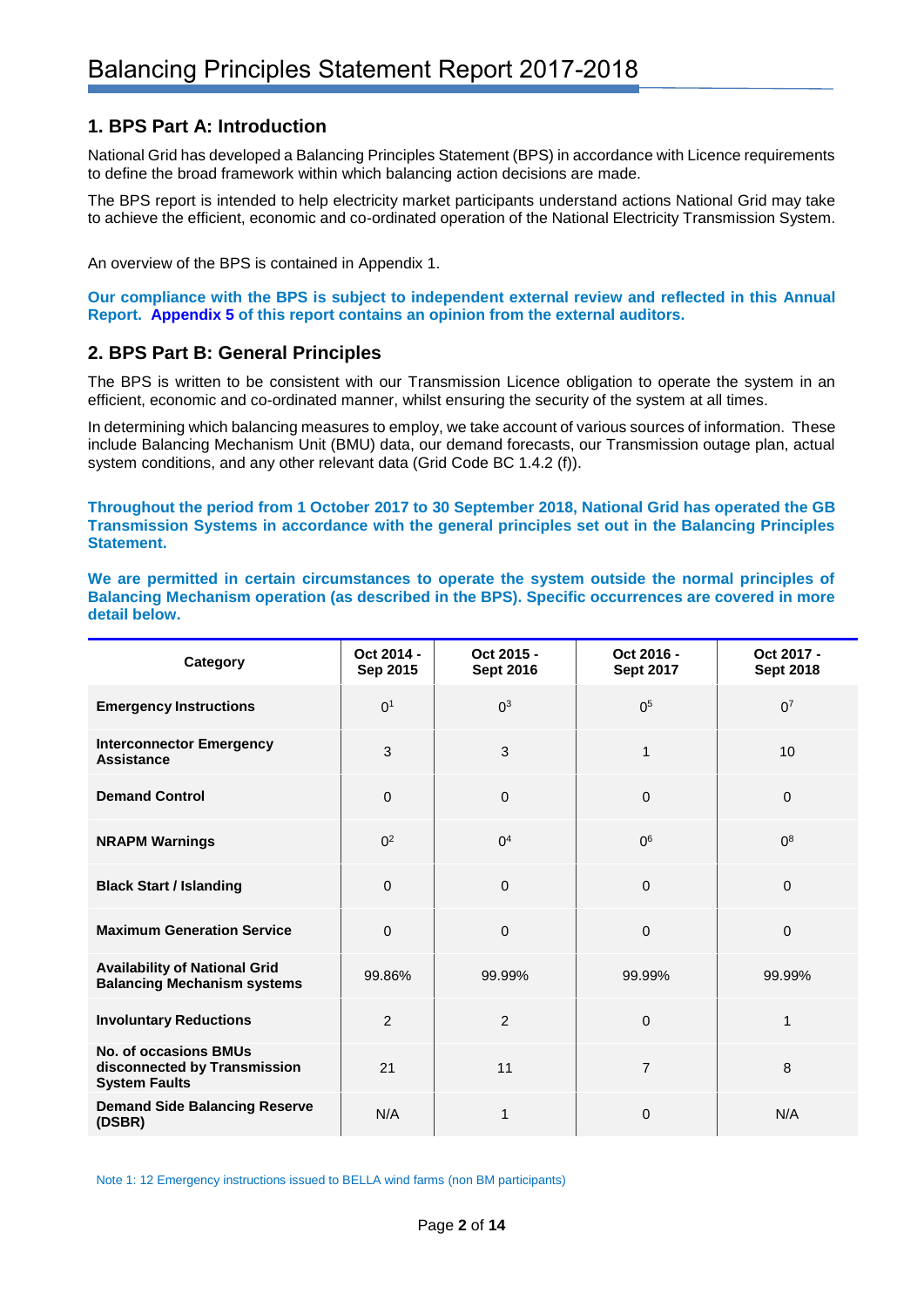Note 2: 10 Localised NRAPMS issued for Scotland in Year End Sept 2015

- Note 3: 6 Emergency instructions issued to BELLA wind farms (non BM participants)
- Note 4: 17 localised NRAPMs issued for Scotland in Year End Sept 2016
- Note 5: 4 Emergency instructions issued to non BM participants
- Note 6: 5 localised NRAPMs issued for Scotland in Year End Sept 2017
- Note 7: 4 Emergency Instructions issued to non BM participants in Year End Sept 2018

Note 8: 3 localised NRAPMs issued for Scotland in Year End Sept 2018

## **2.1 Emergency Instructions**

In certain circumstances, we may need to issue Emergency Instructions or Involuntary Reductions in order to preserve the integrity of the National Electricity Transmission System (NETS) and any synchronously connected external system. These circumstances may include system events and situations involving the requirement for demand control, Negative Reserve Active Power Margin, Black Start, frequency response and communication failure. In these circumstances, it may be necessary to depart from normal Balancing Mechanism operation in accordance with Grid Code BC2.9.

**There were no instances of Emergency Instructions issued to BMUs; however, there were three instances where Emergency Instructions were issued to non BM participants generating in the these localised areas. See [Appendix 2](#page-8-0) for details.**

**There were no requests made for Maximum Generation Service.** 

**There were nine occasions where Interconnector Emergency Assistance was requested by National Grid. There was one occasion where Interconnector Emergency Assistance was provided by National Grid. (Grid Code section BC2.9.6). See [Appendix 3](#page-9-0) for details.**

## **2.2 Demand Control**

A situation may arise in BM timescales where there is insufficient active power generation available to meet demand, or there may be local operating problems on part of the transmission system. Under these circumstances, it may be necessary for Network Operators and National Grid to make provisions for the reduction of demand in accordance with Grid Code OC6.

**No Demand Control Actions were issued during the reporting year.**

## **2.3 Demand Side Balancing Reserve (DSBR)**

The Demand Side Balancing Reserve was discontinued in September 2017.

The information has been included in this report due to historical instances.

# **2.4 Negative Reserve Active Power Margin**

To ensure system security, National Grid must always be able to schedule sufficient frequency responsive plant to contain system frequency against the largest credible loss of generation or demand. Under conditions of low system demand (particularly overnight demand minimums during summer weekends), the generation notified to us may not include enough plant capable of providing this response. Under these circumstances, we would normally accept bids to desynchronise un-responsive plant and accept offers to replace this plant with more responsive generation.

However, in extreme cases, there could be an insufficient volume of bids available to reduce the level of unresponsive generation. In these circumstances, National Grid would issue Negative Reserve Active Power Margin (NRAPM) warnings to the market to signal the shortage of responsive plant and request additional plant flexibility. If the NRAPM warnings have no effect, as a last resort National Grid could instruct plant to desynchronise under these NRAPM conditions in accordance with Grid Code section BC2.9.4. A localised NRAPM is issued where the same conditions exist, but in a localised area, usually due to a constraint on the system.

**No National NRAPM warnings were issued nationally. However, there were three localised NRAPM warnings issued for constraint groups in Scotland. See [Appendix 2](#page-8-0) for details.**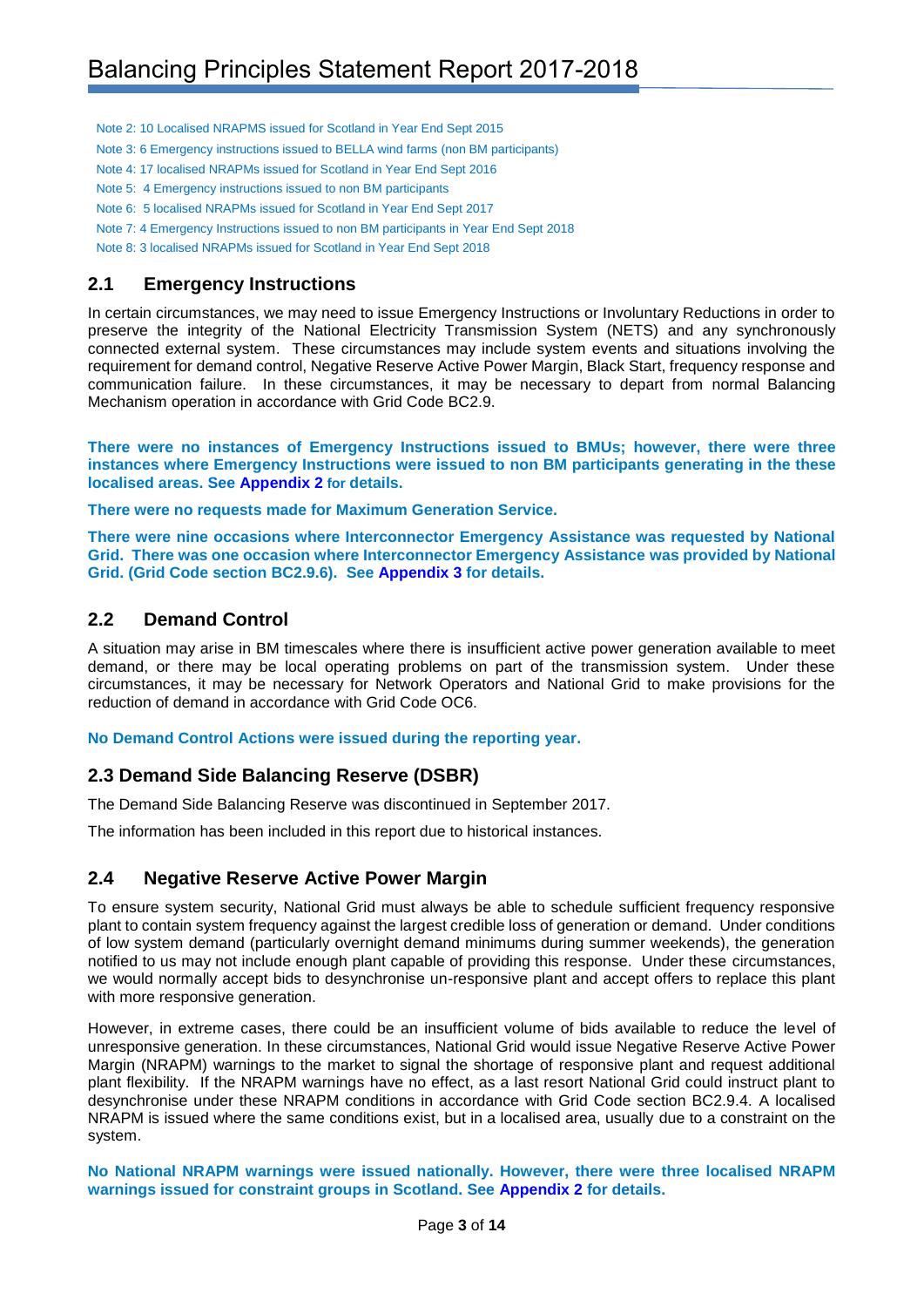# **2.5 Black Start / Islanding**

Under extreme conditions (e.g. multiple circuit tripping during severe weather), parts of the National Electricity Transmission System could become disconnected from the main system, or islanded. In addition, there could be a "partial shutdown" where all generation has ceased within an island, or a "total shutdown" where all generation has ceased in the total system and there is no electricity supply from external Interconnectors.

Grid Code section OC9 describes the implementation of recovery procedures following a total or partial shutdown (Black Starts), the re-synchronisation of islands and the Joint System Incidents Procedure which would apply under the above circumstances. National Grid has Ancillary Service contracts with certain generators to provide a Black Start capability to re-establish supply following a partial or total system shutdown.

**There were no occasions of system or partial system shutdown or islanding. No Black Start services were called off (excluding routine testing).** 

## **2.6 Communication Failures**

This subject is covered in both Grid Code BC2.9.7 and BPS Part B section 5(g). A communication failure is defined in the BPS as an "*unplanned outage of the electronic data communication facilities or National Grid's associated computing facilities preventing normal Balancing Mechanism operation*". Under these circumstances, National Grid will normally issue a "National Grid Balancing Mechanism IT System Failure" as soon as it is reasonably able to do so. This will normally be issued via the Balancing Mechanism Reporting System (BMRS), where possible will indicate the likely duration of the outage.

**Our Balancing Mechanism IT systems achieved 99.99% availability (excluding planned outages) in this reporting period. There was a single occasion on 29 October 2017 where the BM system stopped profiling Bid-Offer Acceptances (BOAs) due to erroneous data for a wind BMU. The total disruption took just over an hour to be resolved, however affected stations had confirmed that they had received, accepted and actioned BOAs.**

## **2.8 Involuntary Reductions**

This subject is covered in BPS Part B section 6. Under certain exceptional circumstances, National Grid may need to instruct reductions in generation or demand before all valid and relevant Balancing Mechanism bids or offers have been accepted. This could be to preserve system response or reactive reserve levels, or as a result of automatic measures (e.g. the operation of intertrip services not covered by commercial agreements), or because communication problems prevent other relevant bids or offers being instructed. Involuntary Reductions include Demand Reduction and Disconnection as referred to in Grid Code OC6.

**There was one instance where bids were sent to a BMU due to transmission connections issues. See [Appendix 4.](#page-10-0)**

## **3. BPS Part C: Principles underlying Balancing Measures**

There are a number of principles described in the BPS that underpin the measures National Grid will take to balance the system. The balancing measures include the acceptance of bids and offers, utilisation of Balancing Service contracts, other commercial services, instruction of Emergency Actions and other Involuntary Reductions. These measures are called off in cost order unless this is not possible under circumstances described in Part C section 5. Part C also describes the treatment of BMUs disconnected by Transmission System faults.

**We have used balancing measures in cost order wherever possible during this reporting period, with exceptions being in line with the circumstances described in BPS Part C Section 5. For more information on Balancing Services please see the National Grid website under Balancing Services, Monthly Balancing Services Summary Report. See [Appendix 5](#page-11-0) from our External Auditors.**

<https://www.nationalgrideso.com/c16-statements-and-consultations>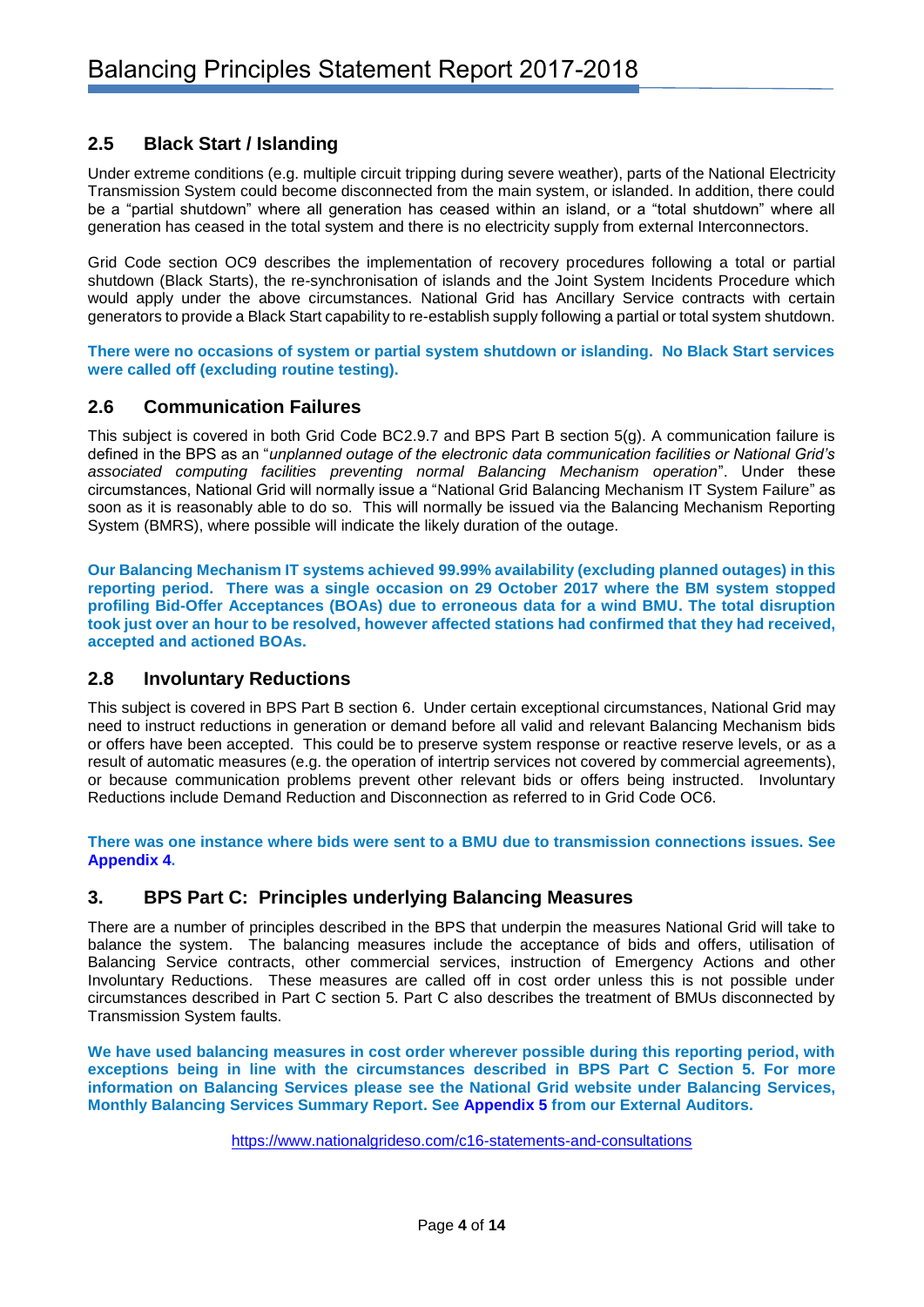# **3.1 Treatment of BMUs disconnected by Transmission System faults**

This subject is referred to in BPS Part C paragraph 6. Following transmission system faults, BMUs may become instantaneously disconnected from the transmission system. Under such circumstances following the fault and prior to reconnection, we would only issue a BOA to the affected BMUs if the trade provides immediate assistance to us in controlling the transmission system.

**There were eight occasions where BMUs were disconnected due to Transmission System faults. These are summarised in the table below. The majority of the BMUs affected were less than 20MW, hence the generation losses would have been covered by normal frequency response. Where the units or total loss of generation were over 20MW an inspection of the actions after the trip were investigated and more expensive units were not instructed to cover for the generation loss. No BOAs were issued to these BMUs, nor were any issued to these units Post Event.**

| Category                                   | <b>SHETL</b> | <b>SP</b> | <b>NGT E&amp;W</b> |
|--------------------------------------------|--------------|-----------|--------------------|
| Weather                                    |              |           |                    |
| <b>Transmission Eqpt</b><br><b>Failure</b> |              |           |                    |
| <b>Field Issues</b>                        | 3            | 2         |                    |
| <b>Unknown</b>                             |              |           |                    |

# **3.2 Pre Gate Closure BMU Transactions**

Contracts will be entered outside the BM when we anticipate:

- A shortage of appropriate Offers and Bids in the BM to meet system security requirements
- We consider that such contracts will lead to a reduction in overall cost or provide technical characteristics that are not available through BM Offers and Bids.

**No Pre Gate Closure BMU Transactions (PGBTs) were issued in this reporting period. When PGBTs are issued, they would be reported through the Monthly Balancing Services Report located on the National Grid website.**

<https://www.nationalgrid.com/uk/electricity/market-operations-and-data/system-balancing-reports>

# **4. BPS Part D: Transmission Constraint Management and Reserve/Response Principles**

We employ a number of principles for the management of transmission constraints and response/reserve holdings. These include outage planning from year ahead to day ahead, security studies, constraint cost forecasting and negotiating Balancing Service contracts. BPS Part D also describes the calculation of response and reserve holding levels, allocation of holdings with due regard to cost, delivery dynamics and transmission constraints, and regaining levels of response holding following delivery.

**We have managed transmission constraints and response/reserve holdings during this reporting period in line with the principles described in BPS Part D.**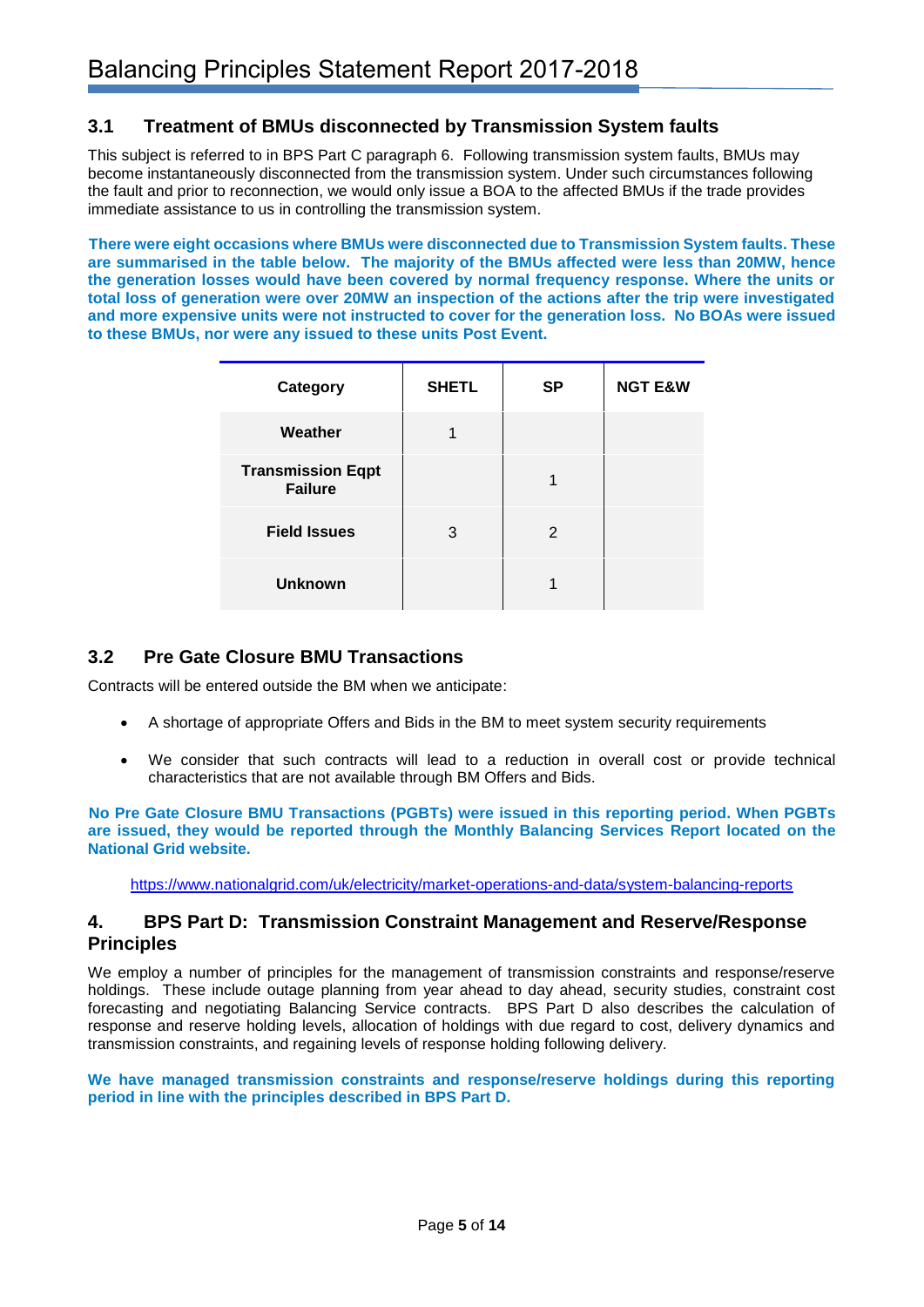# **5. BPS Part E: Day Ahead and Within Day Balancing Processes**

BPS Part E describes the Day Ahead and Within Day balancing processes – the Scheduling and Control phases. At the Day Ahead stage, this includes publishing day ahead demand forecasts, performing security studies, calculating reserve/response levels and calculating half hourly system plant margins. It also includes forecasting constraint costs, calling off Balancing Service contracts and revising the national and Zonal margin data.

Within Day includes releasing revisions to the demand forecasts and margin data to the Balancing Mechanism Reporting System, performing additional security studies, reassessing the need to call off Balancing Service contracts, and balancing the system minute by minute through the deployment of Balancing Services on an economic basis.

**We have managed the Day Ahead and Within Day balancing processes during this reporting period in line with the principles described in BPS Part E. See [Appendix 5](#page-11-0) from our External Auditors**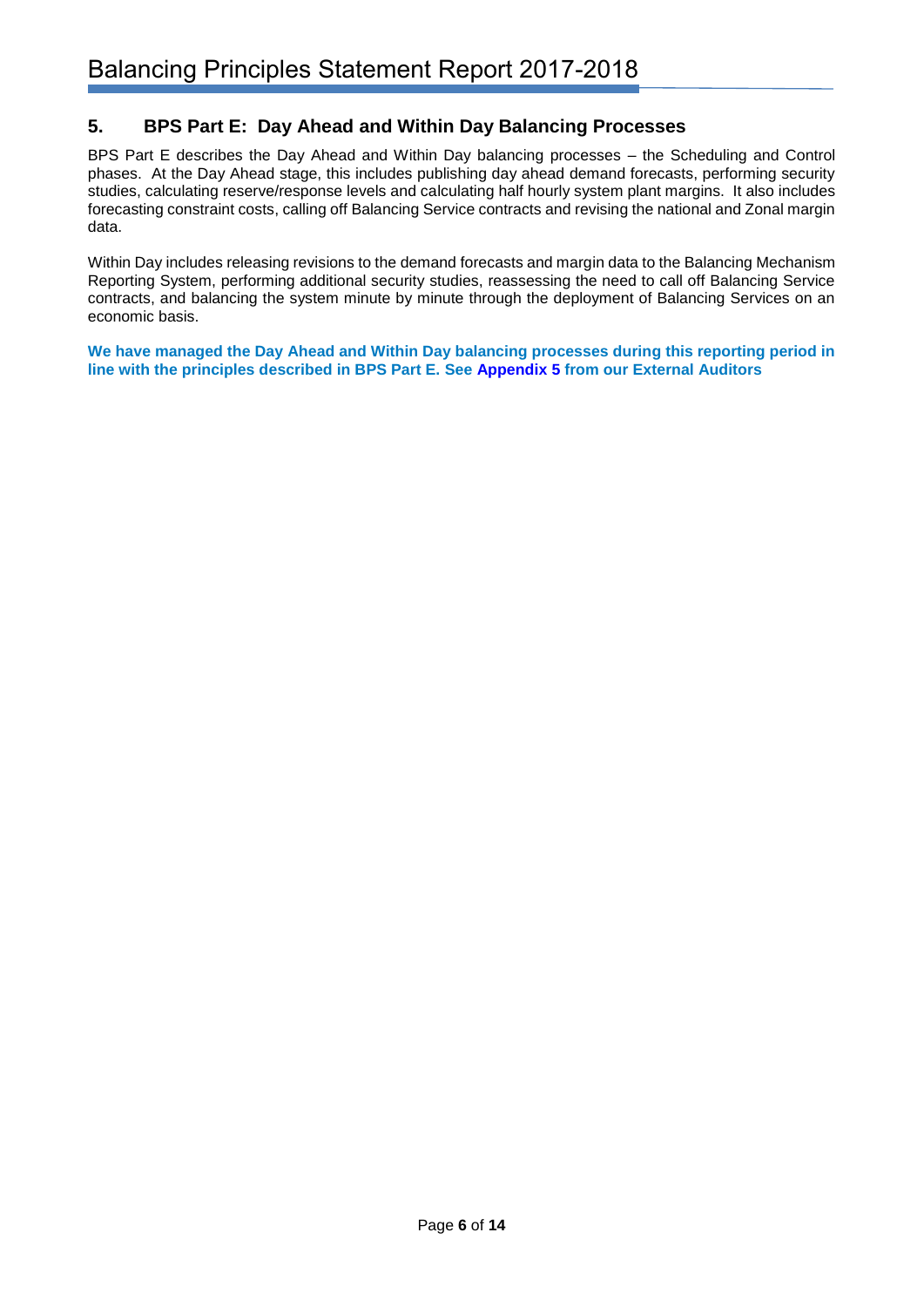# **6. BPS Part F: Summary of GB Operational Security Standards**

BPS Part F summarises the Operational Security Standards used by National Grid. We operate the system within these standards in order to maintain system security. The system is normally secured against certain specific "secured events" as defined in Part F – for example the fault outage of a double circuit overhead line.

We have planned and operated the GB Transmission System to a single GB Security and Quality of Supply Standard (GB SQSS).

**The Loss of supply, frequency and voltage excursions outside statutory limits are reported separately in accordance with Standard Condition C17 of the Transmission Licence.**

<https://www.nationalgrid.com/uk/electricity/market-operations-and-data/transmission-performance-reports>

# **7. BPS Part G: Exceptions to the BPS**

Infrequently, circumstances may arise which require us to operate outside the principles described in the BPS. The specific examples identified in BPS Part G are:

- **Black start**
- System islanding
- When emergency control centre evacuation procedures have been invoked or widespread communication problems
- Circumstances where operating within the BPS would prejudice the safe and secure operation of the system
- Insufficient time available to balance the system in accordance with the BPS.

**Actions were taken as described in the subsections above to ensure the safe and secure operation of the GB Transmission System, to avoid breaching our statutory obligations or where insufficient time was available to employ alternative measures to achieve balancing.**

## **8. Future Reports**

BPS reports are prepared by National Grid in accordance with the timetable set out in our Transmission Licence Standard Condition C16.

For further information on this report, please contact:

Compliance Manager

E-mail: BM.liaisonandcompliance@nationalgrideso.com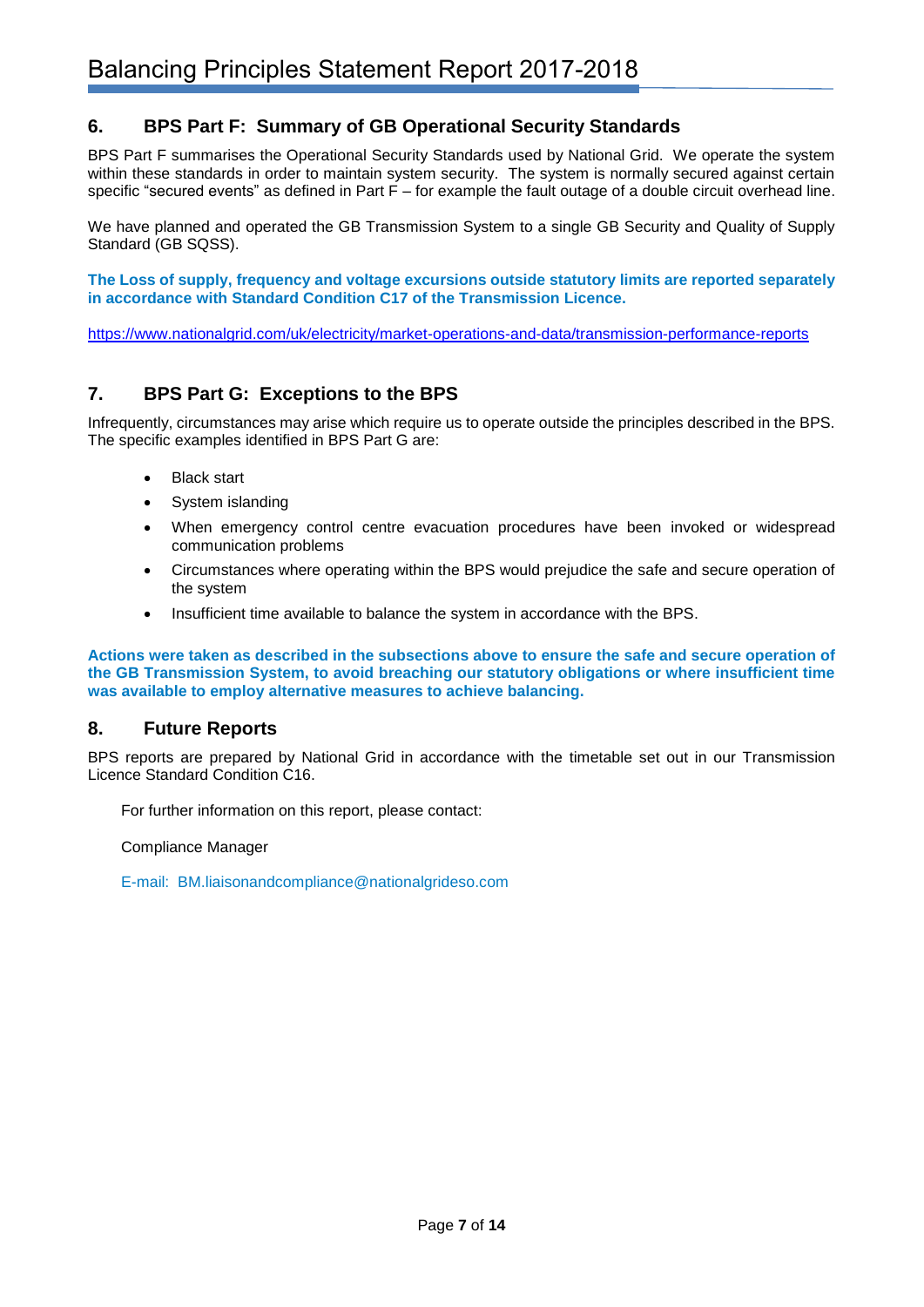# **Appendix 1 – Overview of the Balancing Principles Statement**

#### I. The Purpose of the Balancing Principles Statement

The BPS has been developed by National Grid to assist electricity market participants to understand our actions in achieving the efficient, economic and co-ordinated operation of the transmission system.

National Grid is required by Transmission Licence Standard Condition C16 section 5 to establish and maintain a BPS to define the broad framework within which we make balancing action decisions.

#### II. Changes to the BPS

The BPS is approved by OFGEM and may only be modified in accordance with the processes set out in Transmission Licence Standard Condition C16.

Where changes are required to the BPS in advance of the annual update then, subject to approval, a BPS supplement may be issued.

The version of the BPS (version 15.0) was issued on 1 April 2017*.* The changes to these versions were due to the annual review of the BPS.

#### III. Further information

Copies of the BPS are available from the National Grid website.

<https://www.nationalgrideso.com/c16-statements-and-consultations>

For further enquiries relating to the BPS, please contact:

Commercial Codes Manager National Grid ESO Faraday House, Gallows Hill Warwick, CV34 6DA

Email address [BalancingServices@nationalgrid.com](mailto:BalancingServices@nationalgrid.com)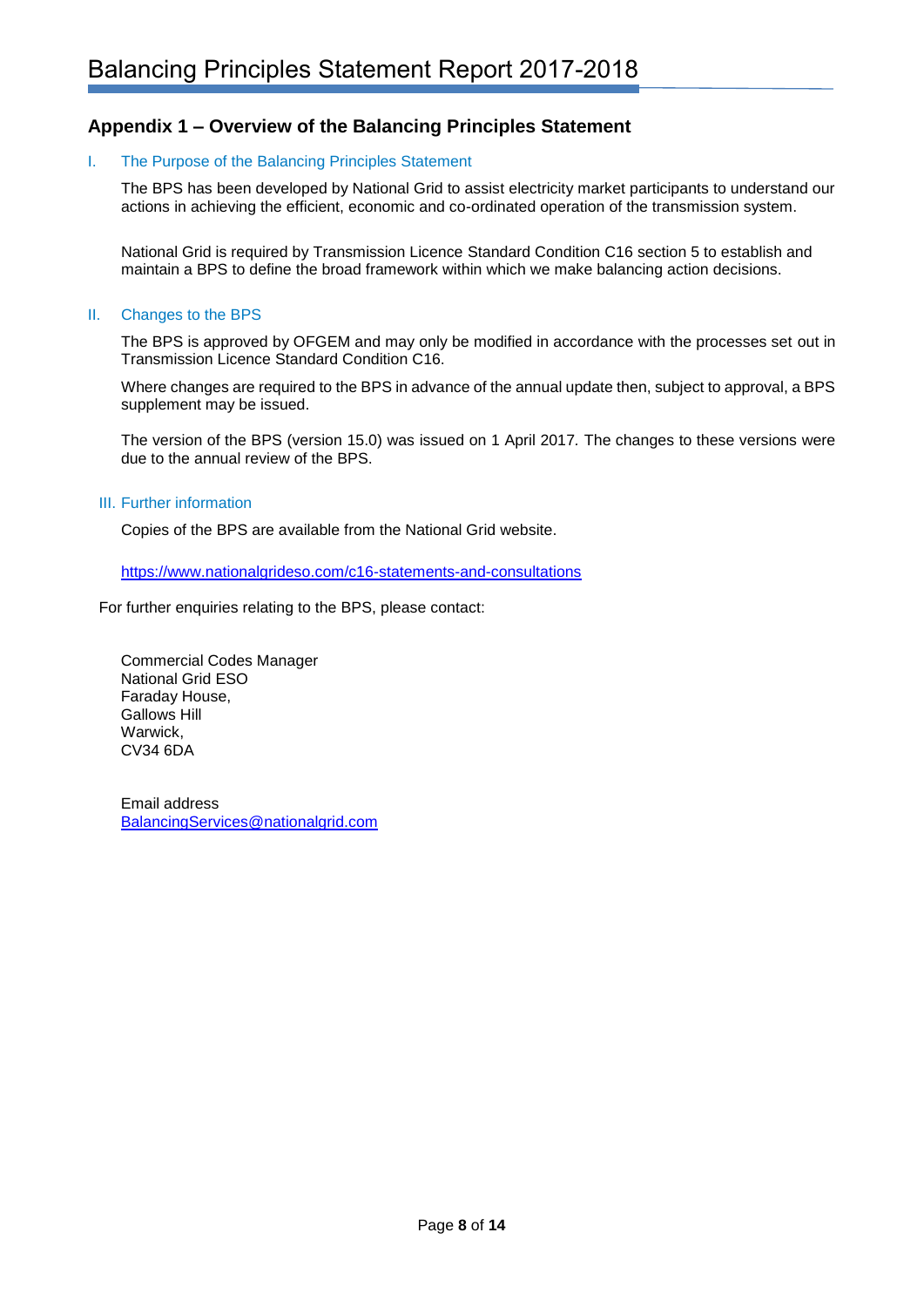# <span id="page-8-0"></span>**Appendix 2 - Emergency Instructions and Localised NRAPMs**

#### **List of Non BM participants instructed via emergency action**

Non BM participants are intermittent or embedded generation who choose to not actively participate in the Balancing Mechanism. These units do not submit physical notifications or bid offer data to the Balancing Settlement Code Company (BSCCo)-Elexon and are therefore not liable for Balancing Services Use of System Costs. However, if they are positioned in an area with transmission constraints and would add to the overloading of circuits, they can be instructed to come off the system via an emergency instruction. It must be noted that these actions are only taken when no other options are available in the BM. The following 4 units were instructed off the system via an Emergency Instruction either while a Localised NRAPM was in force, or a transmission issue required the unit to be desynchronised. Please see below for details

| <b>Time From (GMT)</b> | Time To (GMT)    | <b>Localised</b><br><b>NRAPM</b> in<br>force |
|------------------------|------------------|----------------------------------------------|
| 04/05/2018 16:37       | 04/05/2018 18:30 | <b>YES</b>                                   |
| 04/05/2018 16:46       | 04/05/2018 17:00 | <b>YES</b>                                   |
| 05/05/2018 16:58       | 05/05/2018 17:17 | <b>YES</b>                                   |
| 05/05/2018 17:08       | 05/05/2018 17:17 | <b>YES</b>                                   |
|                        |                  |                                              |

More information on non BM participants (Bilateral Embedded Licence Exemptible Large Power Station Agreement (BELLA) / (Bilateral Embedded Generation Agreement (BEGA) bilateral contracts) can be found on the National Grid website.

<https://www.nationalgrid.com/uk/electricity/industrial-connections/applying-connection>

- **Friday 04 May 2018:** The wind generation output remained high longer than expected across Northern Scotland and had been predicted to fall. Trades had already in acted to BELLA windfarms which had expired. In high wind periods the generation output in this area may be higher than the transmission capacity available. An Inadequate Localised NRAPM warning for Northern Scotland was issued at 16:40 to cover the interval between 16:40 to 18:30, to request generators within the group to review their flexibility and to indicate to them that Emergency Instructions may be required with a possibility of enacting trades with BELLA windfarms in the area. Emergency instructions were issued to Causeymire unit 1 and Novar unit 2 to reduce output as the generation output within the constraint had not reduced. The localised NRAPMs were cancelled at 18:30 when trades expected to come into effect. The Emergency instructions were cancelled at 18:30 and 17:00 respectively.
- **Saturday 05 May 2018:** Due to late return of a planned double circuit outage a localised NRAPM was issued at 16:58 for Caithness in Northern Scotland for generators in the constraint area to reduce their output. The expiry of earlier trades and lack of available bid volume in the area required Emergency Instructions to Causeymire unit 1 and Novar Unit 2 to be issued at 16:58 and 17:08 respectively. The localised NRAPM was cancelled at 17:54 after the circuit was returned from outage and the Emergency Instructions were both cancelled at 17:17
- **Monday, 10 September 2018:** A Localised NRAPM was issued for the Dumfries & Galloway area 19:30 due to high winds and possible overloading of a circuit due to a planned outage on an adjacent circuit. The Localised NRAPM was issued between 19:30 and 09:00 the following day. Trades were initiated with two windfarms and following discussions with Scottish Power TO concerning the overloading, the distribution company reduced the output of Kendoon Power Station bringing the circuit loading back to acceptable limits. No Emergency Instructions were made.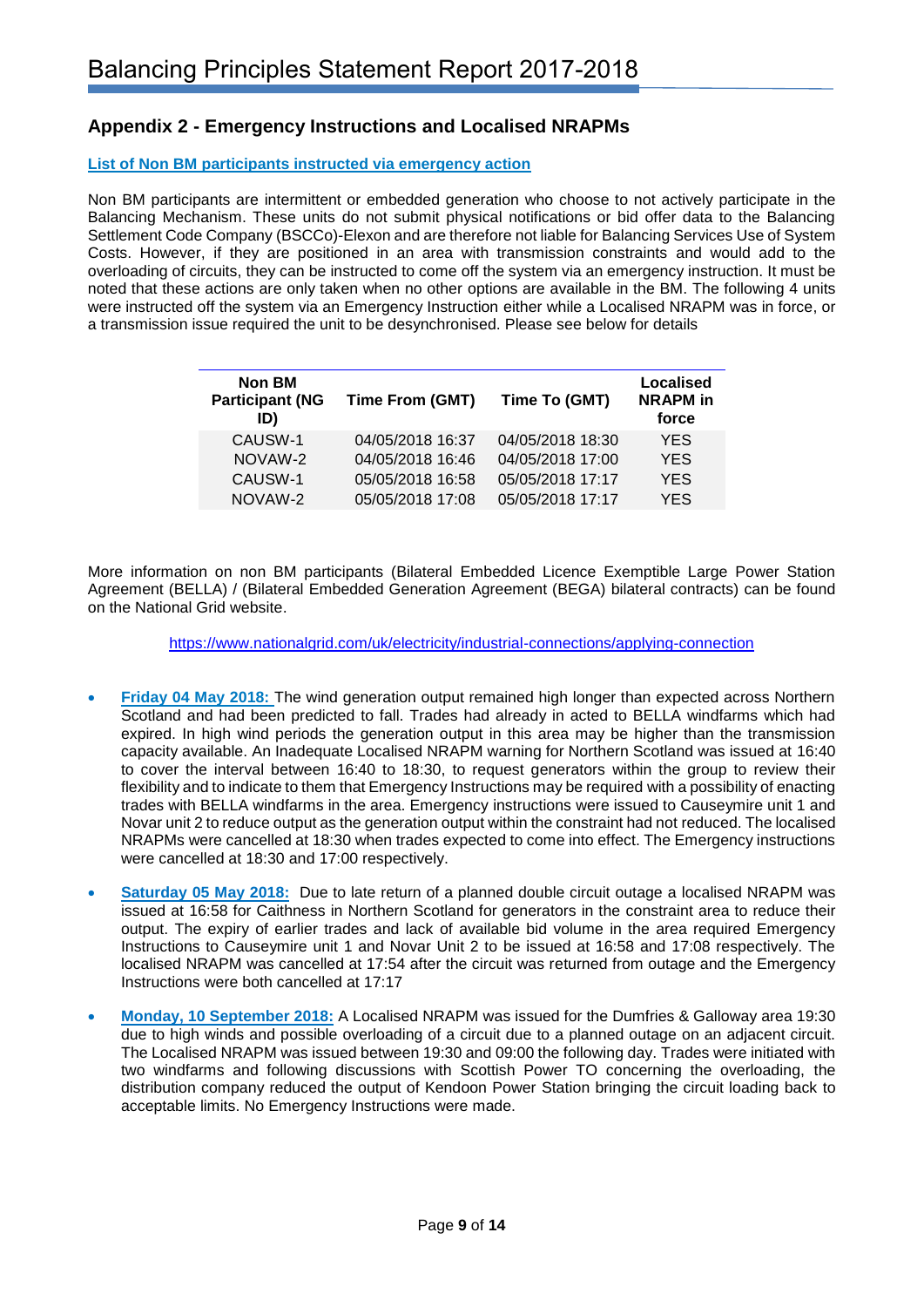# <span id="page-9-0"></span>**Appendix 3- Interconnector Emergency insrtruction/Assistance**

- **Sunday 29 October 2017 22:23 - 22:35:** GB to France**.** At 22:20 the Frequency started to rapidly rise from 49.98Hz, reaching 50.410Hx by 22:24. Demand at the time was dropping with expectations with no pump storage or Interconnector movements. Defensive actions were taken which included 500MW Emergency Assistance from the French Interconnector RTE. The IFA interconnector resumed normal operating at 22:35
- **Wednesday 22 November 23:08 - 23 November 2017 00:05:** NGC to France. A trade with a counter party to manage the ROCOF limit on the French Interconnector between 2300 and 0000hrs was not carried out by the counter party. As no SO-SO trade volume was available during this period it was necessary to carry out an Emergency Assistance trade for this period on IFA to manage contain the ROCOF loss.
- **Tuesday 12 December 2017 06:00 - 07:50**: France to GB. At 05:33 GB was importing 50MW from France when the ENCC received a alert from RTE starting that there was a risk of Emergency Assistance on the IFA interconnector. At 05:40 as further message was received for 900MW Emergency Assistance from France to GB starting at 06:00. at the time the transfer programme was to go to 1900MW (GB to France) from 05:50. RTE subsequently reduced the If capability to 100MW GB to France between 06:00 to 07:00
- **Tuesday 26 December 2017 00:00 -- 05:00:** GB to France. With low demands and high wind generation expected overnight. Trades were requested from RTE and Netherlands (BritNed) to reduce the transfer due the RoCoF limits and downward regulation. Between 23:00 and 05:00 it was only possible to secure 200MW Sell volume on the French Interconnector which left the transfer on both French bipoles at 900 MW import to GB. At 00:30 Emergency Assistance was requested from RTE to reduce the flow on each bipole to that of the RoCoF limit.
- **Wednesday 28 February 2018 17:00 -- 18:00:** GB to France. The temperatures across Western Europe are being affected by a period of cold weather and Met Office Yellow and Amber warnings of snow are currently active for GB. The French interconnector was anticipated to be exporting 2 GW between 17:00 and 18:00 due to market actions across Europe. During the morning two large power stations unexpectedly desynchronised with a total 1145 MW loss of over the darkness peak. From 14:09 Emergency Assistance stage 1 was withdrawn by RTE, leaving stage 2 which required demand control actions to be taken. At 15:10 RTE redeclared the availability if stage 1 Emergency Assistance Stage 1 and at 16:16 500MW was requested between 17:00 to 18:00.
- **Friday 09 March 2018 20:33 – 23:30**: GB to Northern Ireland. Due to an issue with a switch-disconnector at Hunterston Power Station, the operational tripping scheme for the Moyle Interconnector could not be selected due to the Ayrshire planned outage work. An Emergency Instruction was verbally given to SONI instructed so that the MOYLE interconnector was loaded at 239MW Export form GB to Moyle which was achieved at 21:21 due to the 5MW/min ramp rates. The switch disconnector was restored at 23:14. A verbal instruction to SONI at 23:20.
- **Friday 16 March 23:43 – 17 March 2020 06:40:** GB to Netherlands. At 14:02 the Netherlands interconnector tripped whilst operating at 0MW. The subsequent to return to service, the ENCC were informed that the capacity auction was cancelled for 23:00 to 15:00 the following day. As a result of this calculation, the ENCC were unable to place trades to reduce the flow on the interconnector in order to manage the RoCoF levels. The European Awareness System (EAS) was changed to Alert status at 22:15. At 23:35 the RoCoF levels dropped below the interconnector infeed level and due to the lack of other options, and Emergency Action was issued to TenneT. Once the RocoF levels returned to acceptable levels the instruction was cancelled at 06:40
- **Thursday 10 May 2018 01:10 04:00:** GB to France. Overnight trades were requested on both BritNed and IFA to reduce the transfer on each bipole to below the current RoCoF limit. However, between 00:00 and 05:00 insufficient trades had been secured on IFA leaving a 900MW import to GB. Additional generation was dispatched and pumped storage were given SPIN instructions increase the inertia on the system. In addition to the above it was necessary to request 100MW Emergency Assistance (GB to France) from RTE between 02:40 and 05:00.
- **Tuesday 11 September 2018 00:10- 04:00:** GB to France. The submitted reference programmes for both IFA and BritNed interconnectors indicated a flow of 1000MW each toward Europe. As per normal process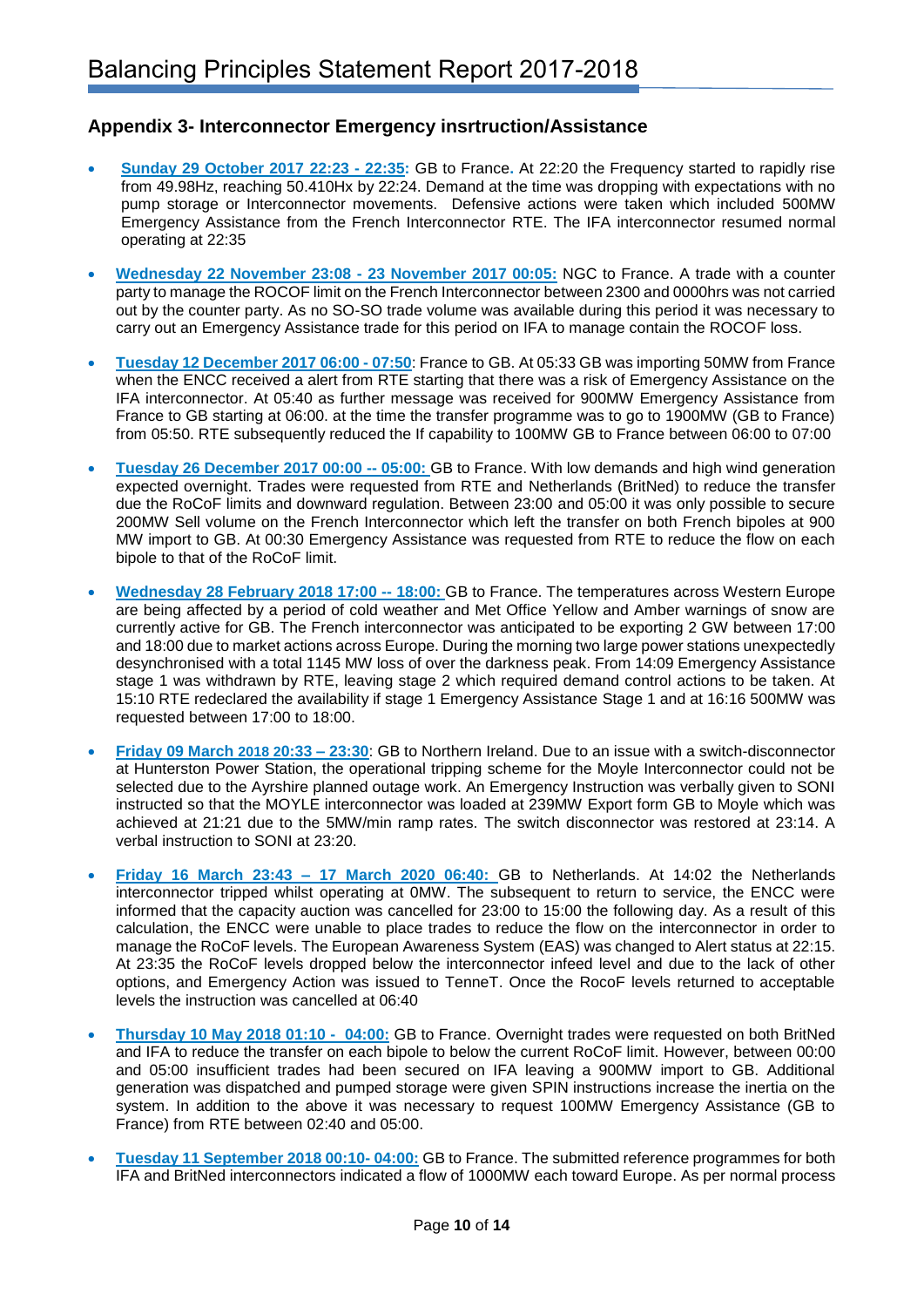trades were enacted on both interconnectors to 710 MW bringing them in line with the current RoCoF management levels. However, these trades were both unwound by market participant leaving flows in an excess of the 700MW RoCoF limits between 01:00 and 02:00rs on the IFA interconnector. Due to the interconnector market gate closure the ENCC were unable to trade out this position. The EAS was put on alert at 01:10 and the emergency commercial service (XBAR) with BritNed to hold the flow on the interconnector at 710MW between 01:00 and 02:00. RTE was made aware of the GB system Alert and a such submitted prices which allowed a SO- SO trade to be enacted between 02:00 and 03:00, however prices were not submitted for 03:00 to 04:00. A SO-SO trade was made using the excess energy prices for this time to secure the system. As both flows were returned to below the 710MW limit the EAS was changed to normal.

• **Sunday 30 September 2018 01:10 – 03:00:** GB – Netherlands. The submitted refence program fro BritNed overnight indicated a flow of 1000MW into the GB from Continent. Trades that had been made to reduce the flow were subsequently unwound by market participants leaving flows more than the 750MW RoCoF limit between01:00 and 03:00. Due to the interconnector market gate closure the ENCC were unable to re trade the position. The EAS was set to alert and an XBAR emergency commercial service was enacted in lieu of formal trading facilities at 00:05 between 01:11 and 03:00; essentially reducing the flow by 200MW between 01:00 and 02:00 and 94MW between 02:00 and 03:00. During this time the RoCoF limits were reviewed several time and remained above the BritNed Flow. The BritNed interconnector flow returned below 763MW at 03:00 allowing the XBAR service to end and the EAS to return to normal

# <span id="page-10-0"></span>**Appendix 4 - Involuntary Reductions**

**Monday 13 August 2018. Damhead Creek unit 1:** at 04:03 the first main protection failed at the Damhead Creek-Kingsnorth 400kV circuit and ETO staff were requested on site to investigate the issue. Damhead Creak was intending to synchronise at 06:31(BST) and BOAs were sent to delay the unit 07:30. At 05:50 the ETO staff confirmed that the issue would could not be resolved that day as parts were required to fix the issue and the circuit was switched out at 07:44. The control point was then told that the connection was unavailable due an unplanned outage and would be subject to CAP48 payments due to this unplanned outage.

The circuit was returned to service at 22:16 on 15<sup>th</sup> August 2018.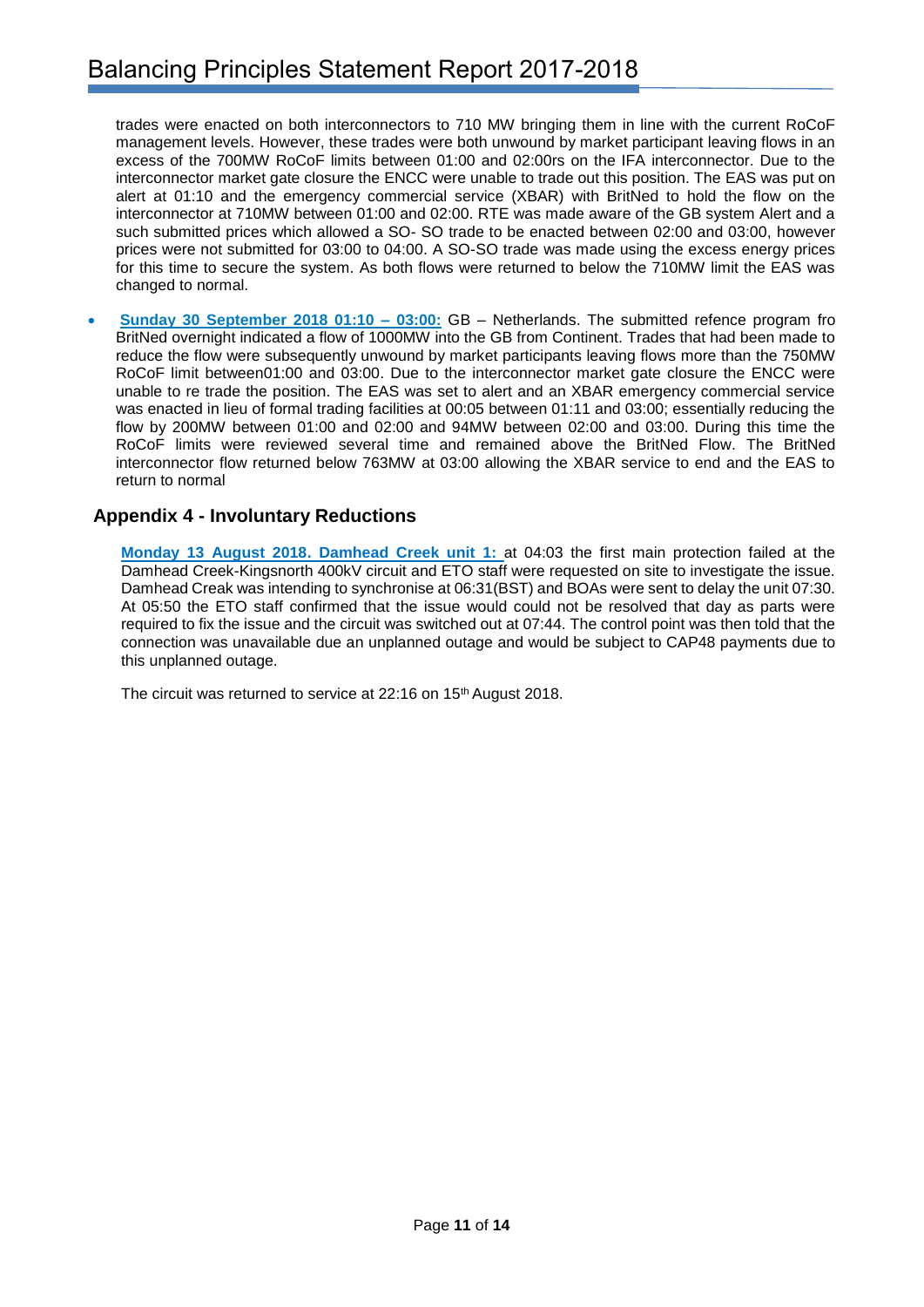## <span id="page-11-0"></span>**Appendix 5 - Review opinion by PricewaterhouseCoopers**



Private & Confidential

**The Directors National Grid Electricity Transmission plc National Grid House Warwick Technology Park Gallows Hill** Warwick **CV34 6DA** 

14 December 2018

Our ref: CW

**Dear Sirs** 

#### Report on compliance with the Balancing Principles Statement for the year ended 30 September 2018 ("the Year")

- We have reviewed the extent to which National Grid Electricity Transmission plc ("NGET"), in  $\mathbf{1}$ its procurement and use of Balancing Services, has complied with the Balancing Principles Statement ("BPS") for the year ended 30 September 2018.
- We have completed this audit work in accordance with the Form of Agreement, Project  $\overline{2}$ Proposal WS942194761 agreed between ourselves and National Grid Electricity Transmission Plc on 11 December 2017.
- The Form of Agreement includes a clause limiting the total liability of PricewaterhouseCoopers 3 LLP to NGET and all others authorised to rely upon this work, to a maximum of, unless otherwise specified in a Project Schedule, 200% of the charges incurred (excluding VAT).
- Unless the context otherwise requires, words and expressions defined in the BPS, which is a  $\boldsymbol{A}$ document prepared by NGET pursuant to Paragraph 5 of Condition 16 of its Transmission Licence, have the same meanings in this report as in that statement. During the Year, the BPS has been updated. The versions relevant to our opinion are:
	- a. Version 15.0 dated 1 April 2017; and
	- b. Version 16.0 dated 1 April 2018.

#### Respective responsibilities of NGET and Balancing Principles Statement Auditor

NGET is responsible for taking all reasonable steps to ensure its compliance with the BPS, in 5 respect of its use of Balancing Services.

PricewaterhouseCoopers LLP, Cornwall Court, 19 Cornwall Street, Birmingham, B3 2DT T: +44 (0) 121 265 5000, F: +44 (0) 121 265 5050 www.pwc.co.uk

PricewaterhouseCoopers LLP is a limited liability partnership registered in England with registered number OC303525. The registered office of<br>PricewaterhouseCoopers LLP is 1 Embankment Place, London WC2N 6RH.Pricewaterhous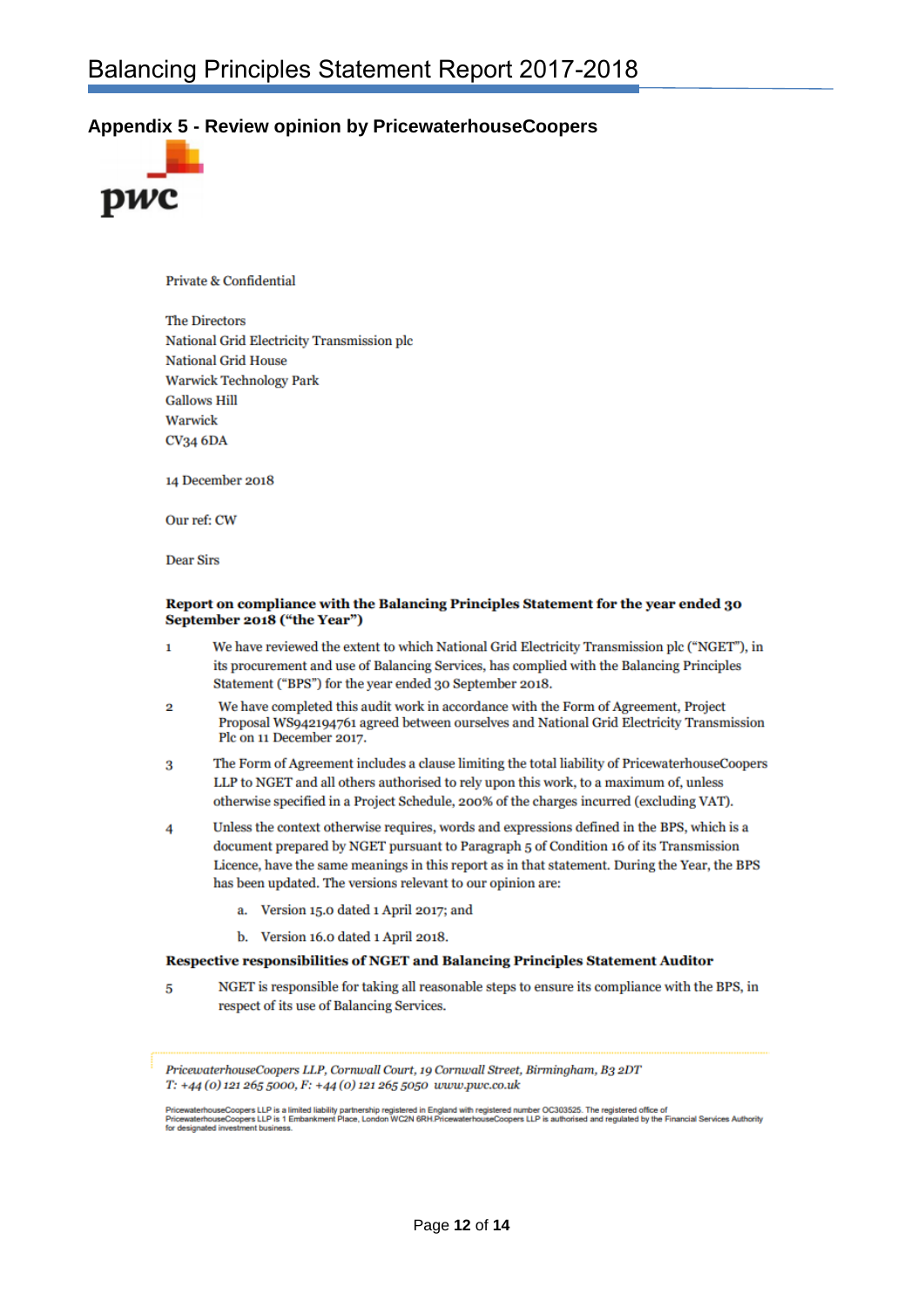

6 It is our responsibility, within the Terms of Reference, to review on a sample basis, the compliance of NGET with the BPS in respect of the use of Balancing Services. This work is performed with a view to expressing an independent opinion as to whether NGET has complied with the relevant requirements in the Balancing Principles Statement.

#### **Independence and Quality Control**

- 7 We complied with the Institute of Chartered Accountants in England and Wales ("ICAEW") Code of Ethics, which includes independence and other requirements founded on fundamental principles of integrity, objectivity, professional competence and due care, confidentiality and professional behaviour.
- 8 We apply International Standard on Quality Control (UK) 1 and accordingly maintain a comprehensive system of quality control including documented policies and procedures regarding compliance with ethical requirements, professional standards and applicable legal and regulatory requirements.

#### **Basis of review and scope of work**

- We have performed the reasonable assurance engagement in line with the requirements of the 9 International Standard on Assurance Engagement 3000 (Revised), - 'Assurance engagements other than audits or reviews of historical financial information' issued by the International Auditing and Assurance Standards Board.
- We have planned and performed our review in accordance with our review approach dated 10 10 December 2018, which we have agreed with NGET and which is set out in our document "Supplement to the Balancing Principles Statement report for the year ended 30 September 2018" ("the Supplement") which we have sent to both NGET and the Office of Gas and Electricity Markets ("Ofgem").
- $11$ The Supplement provides a detailed description of the approach we have adopted to the review. In particular, it describes those aspects of Balancing Services that we have examined during our review and those which are outside the scope of this review. Our review included an examination, on a test basis, of both the Balancing Services procured and used by NGET, and of the estimates and judgements made by NGET in using Balancing Services. This report should be read in conjunction with the Supplement.
- In reaching our conclusion we assessed the risk of a material breach of the way NGET has used 12 Balancing Services compared with the requirements of the BPS, whether caused by fraud or other irregularity or error, and determined the adequacy of procedures and controls established by NGET to eliminate or reduce such risks.

#### **Opinion**

Based on our procedures, in our opinion, NGET has complied with the relevant requirements 13 in the Balancing Principles Statement in all material respects, during the year ended 30 September 2018, with regards to: